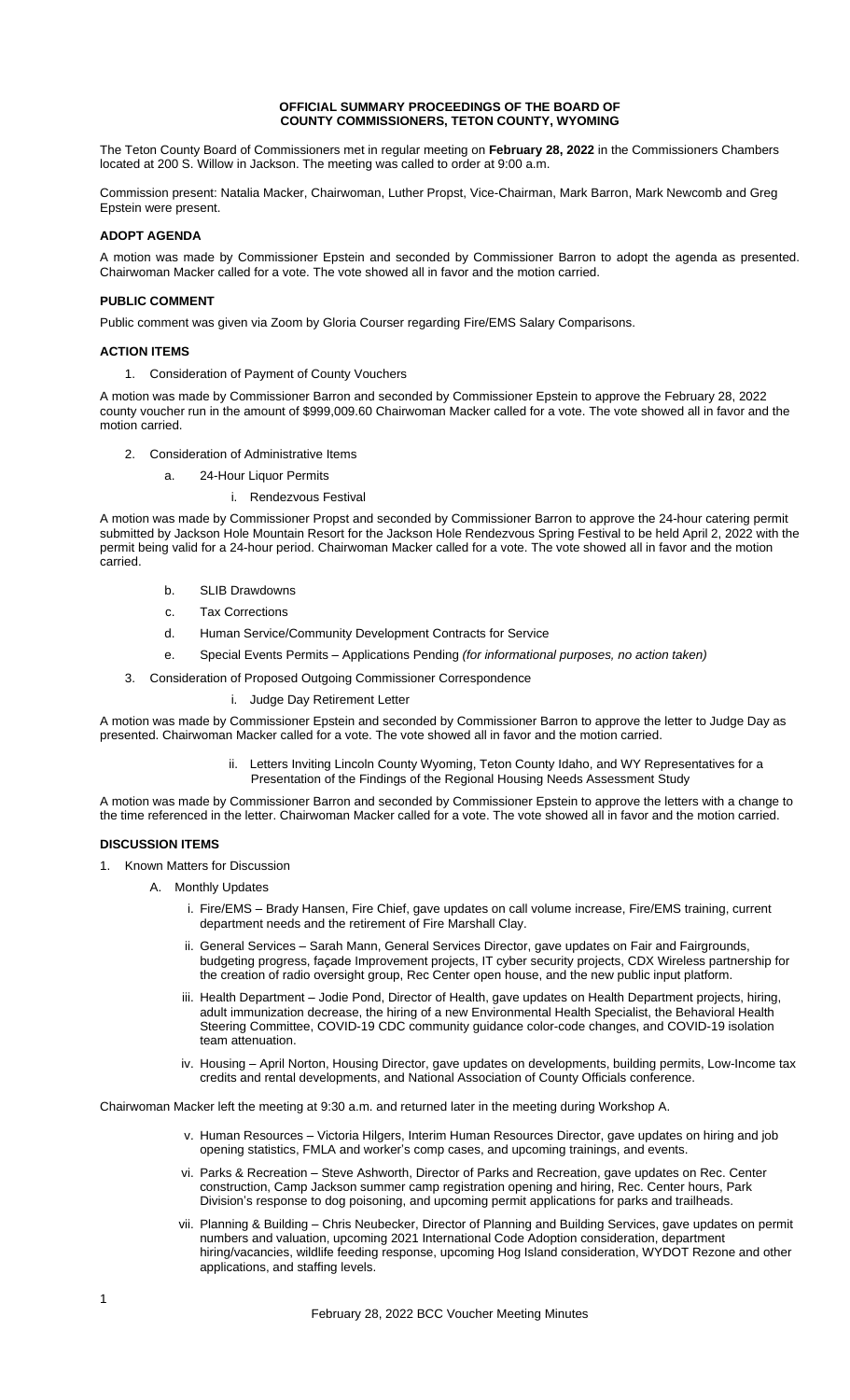- viii. Public Works Heather Overholser, Director of Public Works, gave updates on staffing and the new Transportation Planning Administrator, Batch Plant road improvements, Swinging Bridge feasibility study, Spring Gulch road improvements, FLAP Grant activities, BUILD Grant project activities, Stilson Transit center parcel transfer and Stison site planning, Wilson-Stilson pathway projects, preliminary fee estimates from Jorgensen for fiscal year 2023, Tribal Trail Planning, and new hires.
- ix. START Bruce Abel, Interim START Director, gave updates on ridership, staffing and vacancies, department needs, service enhancements, the next year's work plan.

The meeting recessed at 10:14 a.m. and reconvened at 10:20 a.m.

- B. Quarterly Library Board Update Peter Stalker, Library Board Chair, and Kip Roberson, Library Director, gave an update on Library and Library Board activities.
- C. Coroner's Updates updates were provided via a letter.
- D. Identify Consent Agenda

The agenda for March 1, 2022 was reviewed and items for the potential consent agenda were identified.

2. Other Matters for Discussion

### **MATTERS FROM COMMISSIONERS**

1. Calendar review - The Board reviewed their weekly calendar.

- 2. Liaison reports / Commission updates
	- A. Commissioner Macker had no updates.
	- B. Commissioner Epstein had no updates.
	- C. Commissioner Barron had no updates.
	- D. Commissioner Newcomb had no updates.
	- E. Commissioner Propst had no updates.

## **WORKSHOPS**

**A. Northern South Park: Opticos Contract Amendment** – Ryan Hostetter, Principal Long-Range Planner, updated the Board regarding Northern South Park neighborhood planning and possibilities for creating a revised site plan.

Chairwoman Macker rejoined the meeting at 10:38 a.m.

#### **B. Small Wastewater Facility Inspection Planning Proposal**

Chris Colligan, Public Works Project Manager, gave a presentation for the Small Wastewater Facility Maintenance Program, and Ted Van Holland, County Sanitarian, presented a slideshow detailing areas of focus for water quality management.

Travis Evans, Trihydro Project Manager consultant for the project, provided an overview (via Zoom) of the recommended approach for a Maintenance Program Amendment. Sara Flitner of Flitner Strategies answered questions from the Board.

#### **OTHER MATTERS FOR DISCUSSION - CONTINUED**

- A. WY Legislative Interim Topics The Board discussed showing support for Development Agreements as an Interim Topic.
- B. Fairgrounds Lease the Board discussed the need to support a 4-year extension to the Fairgrounds Lease with the Town of Jackson. They will hear back from Alyssa Watkins, Board of County Commissioners Administrator regarding that conversation.

# **ADJOURN**

A motion was made by Commissioner Barron and seconded by Commissioner Epstein to adjourn. Chairwoman Macker called for a vote. The vote showed all in favor and the motion carried. The meeting adjourned at 11:27 a.m.

Respectfully submitted, Chalice Weichman Deputy County Administrative Clerk

TETON COUNTY BOARD OF COMMISSIONERS

Natalia D. Macker, Chairwoman

\_\_\_\_\_\_\_\_\_\_\_\_\_\_\_\_\_\_\_\_\_\_\_\_\_\_\_\_\_\_\_\_

ATTEST:

\_\_\_\_\_\_\_\_\_\_\_\_\_\_\_\_\_\_\_\_\_\_\_\_\_\_\_\_\_\_\_\_ Maureen E. Murphy, County Clerk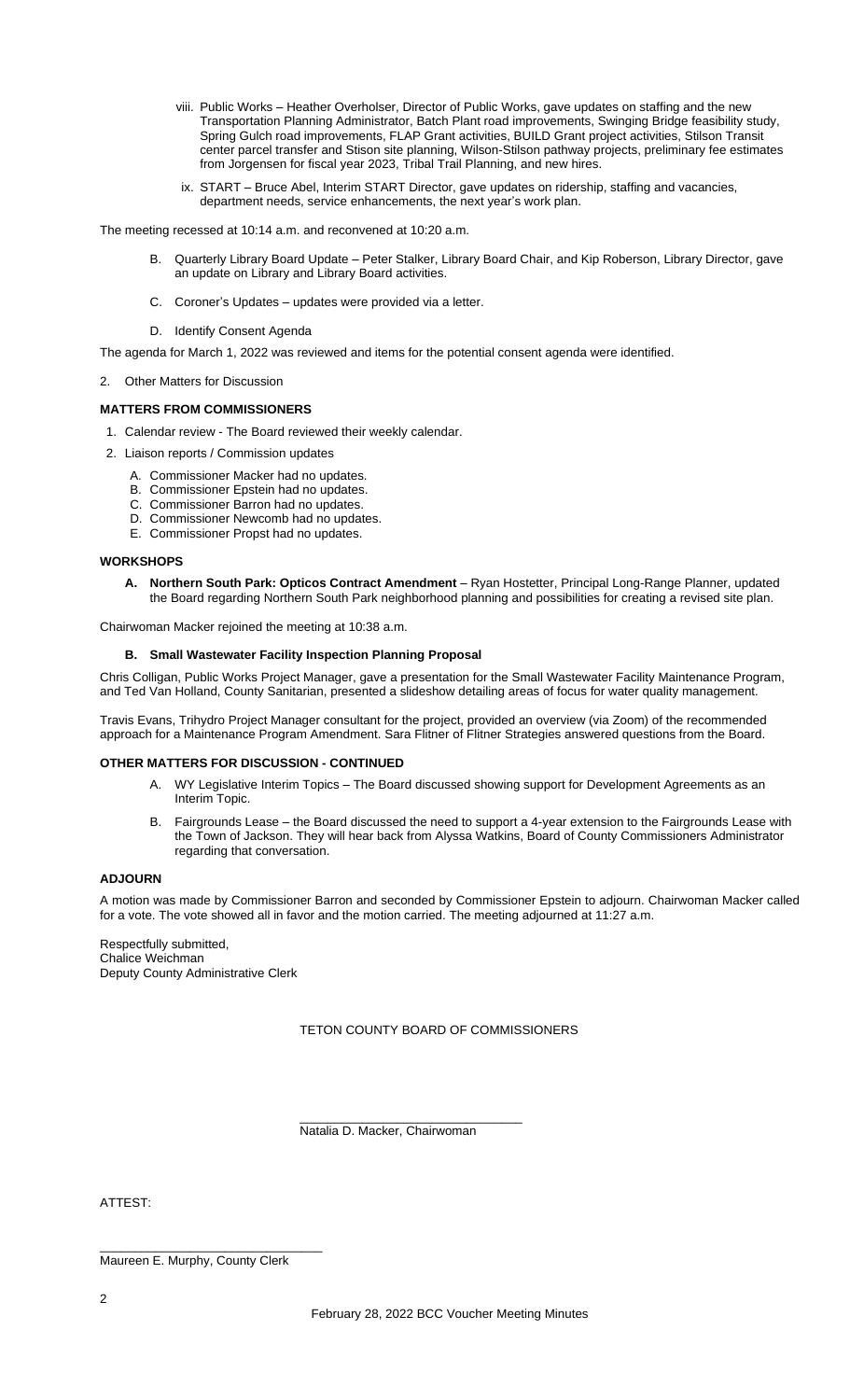#### **TETON COUNTY CLERK'S OFFICE 2-28-2022 WARRANTS**

*NOTE: the Teton County Library Vouchers were included in this run but had been approved by the Library Board in advance. At this meeting the Board of Commissioners approved the amount of this county voucher run minus the Library total.*

| Warrant       |                                           |               |
|---------------|-------------------------------------------|---------------|
| <b>Number</b> | <b>Name</b>                               | <b>Amount</b> |
| 402589        | PHILIP & FREDDIE WILSON LLC               | 15,030.00     |
| 402590        | ABTECH TECHNOLOGIES INC.                  | 6,300.00      |
| 402591        | <b>ACTION EXCAVATION LLC</b>              | 33,926.84     |
| 402592        | <b>ACE HARDWARE</b>                       | 142.47        |
| 402593        | AIRGAS USA LLC                            | 457.86        |
| 402594        | ALLEGIANCE BENEFIT PLAN MGMT              | 81,587.53     |
| 402595        | <b>ALEX COOK</b>                          | 399.12        |
| 402596        | <b>ALPHAGRAPHICS</b>                      | 787.27        |
| 402597        | AMAZON CAPITAL SERVICES, INC.             | 5,471.88      |
| 402598        | AMERICAN LIBRARY ASSOCIATION              | 300.00        |
| 402599        | <b>ANK CORPORATION</b>                    | 13,609.76     |
| 402600        | ANDERSON MASON DALE ARCHITECTS            | 13,575.00     |
| 402601        | ANNE SUTTON                               | 541.14        |
| 402602        | ARNOLD MACHINERY COMPANY                  | 4,724.67      |
|               | ASPEN AUTOMOTIVE/NAPA                     |               |
| 402603        |                                           | 38.38         |
| 402604        | ASCENTIS CORPORATION                      | 808.50        |
| 402605        | ASPEN PINES WATER & SEWER DISTRICT        | 109.99        |
| 402606        | <b>AT&amp;T MOBILITY</b>                  | 5,883.25      |
| 402607        | ATS INLAND NW                             | 7,987.50      |
| 402608        | AVAIL VALLEY CONSTRUCTION-IDAHO LLC       | 34,005.75     |
| 402609        | <b>BEVERLY SHORE</b>                      | 1,356.39      |
| 402610        | BIOTA RESEARCH & CONSULTING, INC.         | 419.25        |
| 402611        | <b>BLACK &amp; WHITE INC</b>              | 308.50        |
| 402612        | BONNEVILLE COUNTY SOLID WASTE             | 80,754.42     |
| 402613        | BOUND TREE MEDICAL, LCC                   | 2,024.28      |
| 402614        | <b>BREAKFAST ROTARY CLUB</b>              | 175.00        |
| 402615        | <b>TETON DIGITAL MEDIA LLC</b>            | 2,100.00      |
| 402616        | CATOR, RUMA & ASSOCIATES                  | 14,090.00     |
| 402617        | <b>CASSIE WILLIAMS</b>                    | 52.50         |
| 402618        | CDW GOVERNMENT, INC.                      | 4,166.50      |
| 402619        | <b>CENTURYLINK</b>                        | 3,934.68      |
| 402620        | CENTRAL STATES WIRE PRODUCTS INC.         | 6,123.18      |
| 402621        | <b>CHEMSEARCHFE</b>                       | 879.87        |
| 402622        | <b>CHILDREN'S LEARNING CENTER</b>         | 180.00        |
| 402623        | <b>CHRIS NEUBECKER</b>                    | 6.29          |
| 402624        | <b>CORT COUNSELING</b>                    | 1,000.00      |
| 402625        | <b>COMMUNITY ENTRY SERVICES</b>           | 5,000.00      |
| 402626        | CONVERGEONE INC.                          | 2,794.39      |
| 402627        | <b>COPY WORKS LLC</b>                     | 227.50        |
| 402628        | <b>CRAIG BOEGNER</b>                      | 52.50         |
| 402629        | CURRAN-SEELEY FOUNDATION                  | 1,087.50      |
| 402630        | <b>DANI BOETTCHER</b>                     | 15.75         |
| 402631        | <b>REED DAYTON</b>                        | 1,360.00      |
| 402632        | DARLENE RHODES                            | 600.00        |
| 402633        | DBR, INC.                                 | 1,530.81      |
| 402634        | DUBBE-MOULDER ARCHITECTS, P.C.            | 9,074.24      |
| 402635        | <b>EAGLE OF CODY PRINTING &amp; FORMS</b> | 1,073.00      |
| 402636        | ELECTION SYSTEMS & SOFTWARE               | 40.00         |
| 402637        | <b>ENERGY 1 LLC</b>                       | 1,208.95      |
| 402638        | <b>ENVISIONWARE INC</b>                   | 829.00        |
| 402639        | EPI-USE AMERICA INC.                      | 4,962.50      |
| 402640        | ERIKSEN-MEIER CONSULTING LLC              | 3,600.00      |
|               | E.R. OFFICE EXPRESS INC.                  |               |
| 402641        |                                           | 2,001.92      |
| 402642        | FERGUSON ENTERPRISES, INC. #3007          | 53.64         |
| 402643        | <b>GRAINGER</b>                           | 57.58         |
| 402644        | <b>GRAINGER</b>                           | 230.82        |
| 402645        | <b>GREG EPSTEIN</b>                       | 60.00         |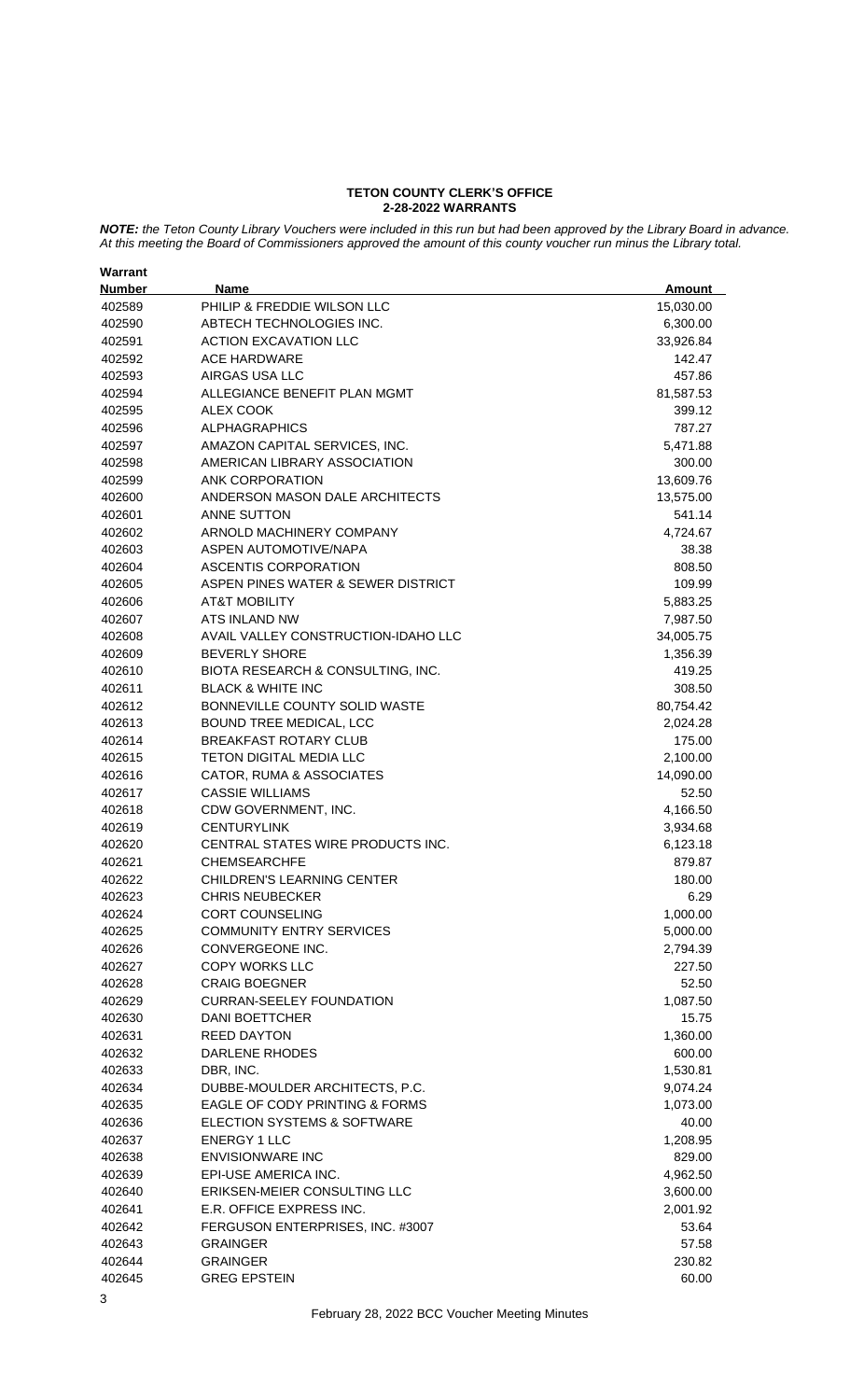| 402646           | <b>GREGORY D ZEIGLER</b>                                  | 540.00              |
|------------------|-----------------------------------------------------------|---------------------|
| 402647           | <b>HALIE MCGOUGH</b>                                      | 408.95              |
| 402648           | HIGH COUNTRY LINEN SUPPLY LLC                             | 793.68              |
| 402649           | <b>HOOPLA</b>                                             | 5,588.64            |
| 402650           | HRQ, INC                                                  | 7,395.00            |
| 402651           | IDAHO TRAFFIC SAFETY, INC.                                | 170.00              |
| 402652           | INTERSTATE BATTERY SYSTEM OF IDAHO                        | 92.95               |
| 402653<br>402654 | <b>ISWR - PETTY CASH</b>                                  | 31.00               |
| 402655           | JACKSON CURBSIDE, INC<br><b>JAMES RICK SMITH</b>          | 3,442.00<br>60.00   |
| 402656           | <b>JH20 WATER CONDITIONING &amp; FILTRATIO</b>            | 114.00              |
| 402657           | <b>JACKSON HOLE PUBLIC ART</b>                            | 43,759.00           |
| 402658           | <b>JACKSON HOLE RADIO</b>                                 | 630.00              |
| 402659           | JACKSON HOLE SECURITY LLC                                 | 684.90              |
| 402660           | JH SNOW REMOVAL LLC                                       | 2,665.00            |
| 402661           | JORGENSEN ASSOCIATES PC                                   | 8,167.48            |
| 402662           | JOANNA VAN OPPEN                                          | 52.50               |
| 402663           | <b>KAREN CHALLE</b>                                       | 409.20              |
| 402664           | KANOPY, INC                                               | 732.00              |
| 402665           | <b>KELLY JO HATCH</b>                                     | 381.31              |
| 402666           | KENNON C.TUBBS, MD LLC                                    | 18,356.00           |
| 402667           | LA FAMILIA COUNSELING SERVICES                            | 1,440.00            |
| 402668           | <b>LAWSON PRODUCTS</b>                                    | 1,008.86            |
| 402669           | LITTLE LEARNERS ACADEMY                                   | 180.00              |
| 402670           | L.N. CURTIS & SONS                                        | 250.79              |
| 402671           | LONG BUILDING TECHNOLOGIES, INC.                          | 3,185.16            |
| 402672           | LOOKOUT MOUNTAIN LOGOWEAR                                 | 70.10               |
| 402673           | LOWER VALLEY ENERGY                                       | 7,121.82            |
| 402674           | LSE, INC.                                                 | 2,561.70            |
| 402675           | LUTHER PROPST                                             | 60.00               |
| 402676           | <b>MAUREEN MURPHY</b>                                     | 1,431.20            |
| 402677           | <b>MCKESSON MEDICAL SURGICAL</b>                          | 73.20               |
| 402678           | MEDCO SUPPLY COMPANY                                      | 326.30              |
| 402679           | <b>MERIDIAN ENGINEERING P.C.</b><br><b>MELINDA J LINN</b> | 9,058.97            |
| 402680<br>402681 | <b>MITCHELL MCFADDEN</b>                                  | 880.00<br>14,144.00 |
| 402682           | MOUNTAIN ALARM/WATCHGUARD                                 | 1,128.77            |
| 402683           | <b>MORTON ENTERPRISES</b>                                 | 268.50              |
| 402684           | MOUNTAIN WEST ELECTRICAL SRVC LLC                         | 3,410.10            |
| 402685           | NATALIA D. MACKER                                         | 60.00               |
| 402686           | NATIONAL SHERIFFS' ASSOCIATION                            | 135.00              |
| 402687           | NINETY-EIGHT ELECTRIC, INC.                               | 1,729.92            |
| 402688           | <b>OCLC INC</b>                                           | 343.35              |
| 402689           | OPTICOS DESIGN INC                                        | 13,193.75           |
| 402690           | PINE COVE CONSULTING LLC                                  | 1,498.18            |
| 402691           | PINE NEEDLE EMBROIDERY                                    | 246.40              |
| 402692           | <b>PLAINSMAN</b>                                          | 198.35              |
| 402693           | PLUMBING ANYTIME INC.                                     | 1,331.68            |
| 402694           | PONY EXPRESS BROCHURE SERVICE INC.                        | 561.60              |
| 402695           | HAL JOHNSON JR-PROFESSIONAL EXPRESS                       | 140.00              |
| 402696           | PREMIER CLEANING SERVICES LLC                             | 1,225.00            |
| 402697           | PROFORMA INVOICE                                          | 1,440.00            |
| 402698           | QUILL                                                     | 12.98               |
| 402699           | <b>CENTURYLINK QCC</b>                                    | 1,638.39            |
| 402700           | <b>RAD CURBSIDE</b>                                       | 37.55               |
| 402701           | RENDEZVOUS RIVER SPORTS                                   | 125.70              |
| 402702<br>402703 | RECREATION SUPPLY COMPANY<br>RECYCLE SYSTEMS LLC          | 191.36<br>846.16    |
| 402704           | RIDGELINE EXCAVATION                                      | 25,166.67           |
| 402705           | RIDGELINE EXCAVATION INC.                                 | 13,333.33           |
| 402706           | ROCKY MOUNTAIN COMPETITIVE SOLUTION                       | 1,134.22            |
| 402707           | <b>ROTH ENTERPRISES</b>                                   | 538.87              |
| 402708           | ROBERT G ROSENBERG                                        | 2,704.00            |
| 402709           | <b>RX BENNIFITS INC</b>                                   | 19,419.43           |
|                  |                                                           |                     |
| 402710           | SAFELITE AUTO GLASS                                       | 667.13              |
| 402711           | SENIOR CENTER OF JH                                       | 42,033.75           |
| 402712           | SHERVIN'S INDEP. OIL                                      | 245.49              |